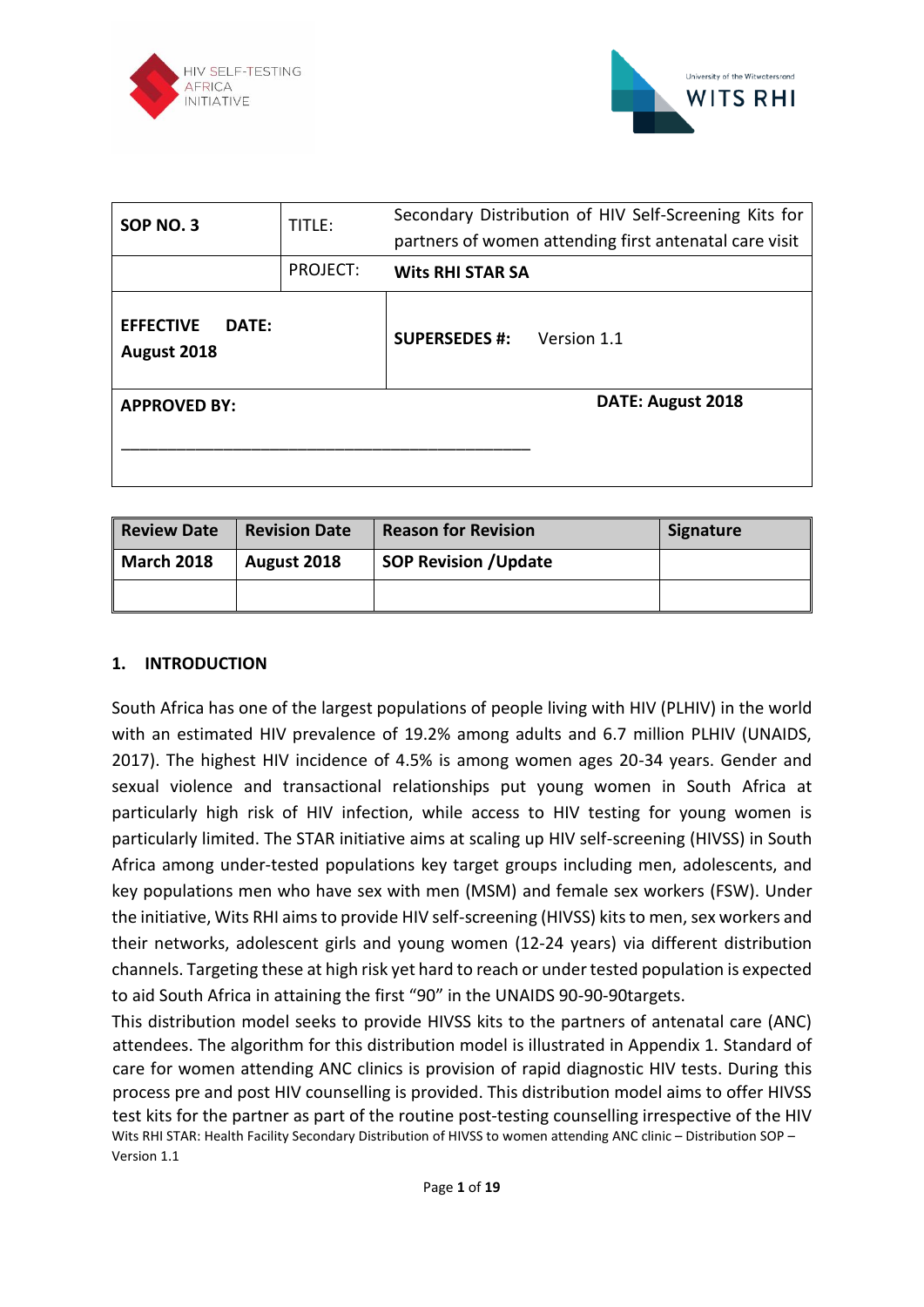



status of the ANC attendee. This channel of distribution, known as the Secondary Distribution of HIV Self-Screening Kits for partners of women attending antenatal care is part of the UNITAID/PSI HIV Self-testing Africa (STAR) Project. The HIV self-screening kits used in this programme are the *OraQuick HIV SELF-TEST*. The health care facilities implementing Secondary HIVSS kits for partner use are located in Region F in Johannesburg, Gauteng Province and Dr. KK district in the North West Province.

The following clients will be offered HIVSS:

- All pregnant women at first ANC visit, irrespective of their HIV status (positive or negative)
- The HIVSS kits will be distributed for their partners' use and up to a maximum of four HIVSS kits issued per client.

# **2. PURPOSE**

This Standard Operating Procedure (SOP) document provides detailed information on procedures associated with offering and distributing HIV self-screening (HIVSS) kits to all newly diagnosed HIV positive clients as part of routine clinic services (e.g., TB and STI screening) for their current sexual partners. This channel of distribution, known as the Facilities HIV Positive Index Client Secondary Distribution Model is part of the UNITAID/PSI HIV Self-testing Africa (STAR) Project.

This SOP governs processes around the following:

- Introducing HIVSS for partner use
- Distribution of HIVSS kits for partner/s use

### **3. RESPONSIBILITIES**

The STAR Programme Manager and Wits RHI HSS Clinical Trainers shall be responsible for training implementing health facilities' teams on this SOP.

- The STAR Programme Manager shall be ultimately responsible for this distribution model.
- The facility based counsellors and clinic team shall be responsible for implementing this SOP.
- The Site Coordinator, Field Worker and STAR Field Logistics Supervisor in collaboration with the clinic team will be responsible for stock management and data process flow for the Intervention as detailed in supporting SOP 3.1 (Annexure2)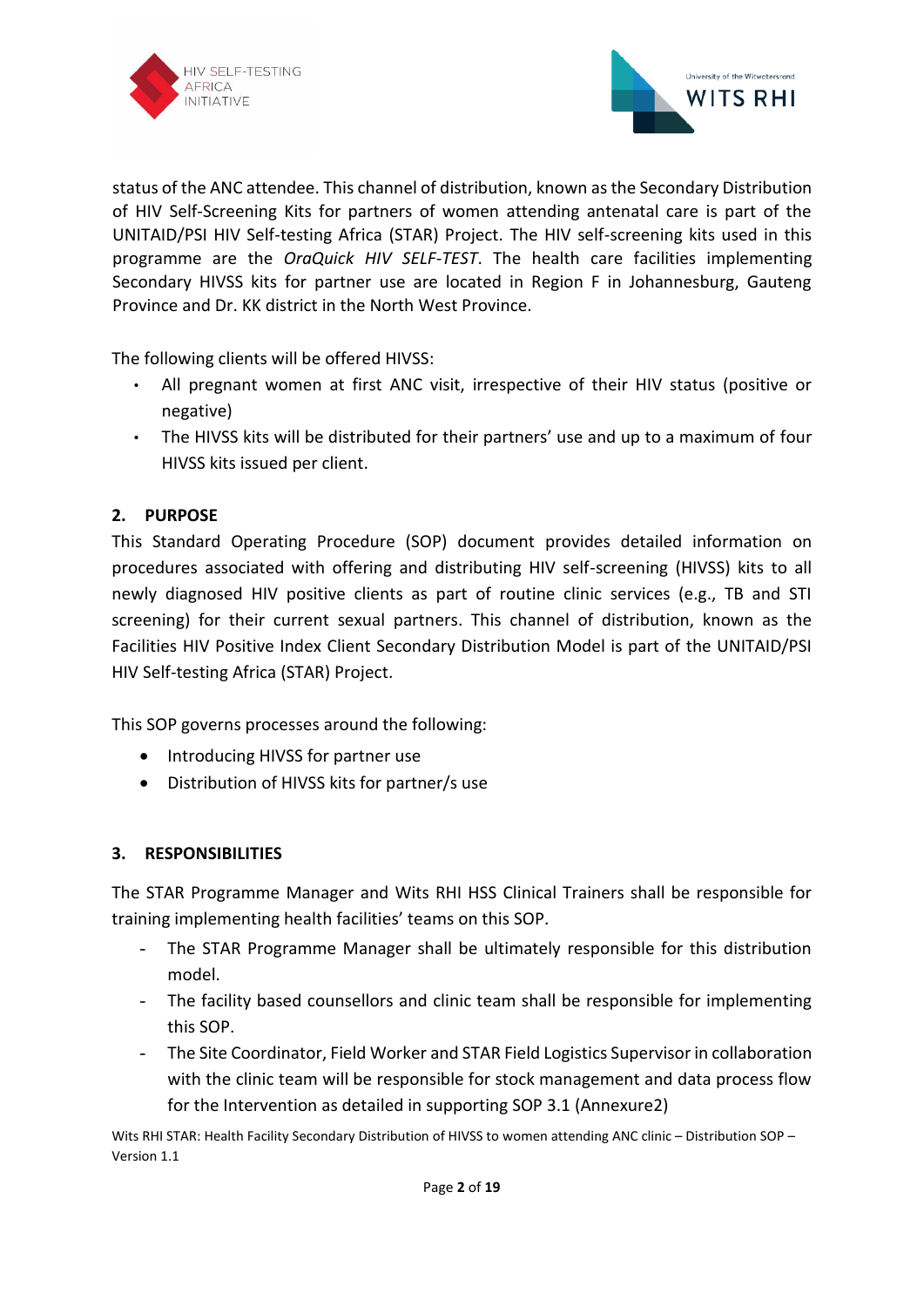



### **4. DETAILED PROCEDURES**

#### **4.1 Offer of HIV self-screening**

The following clients will be offered HIVSS:

• All pregnant women at first ANC visit, irrespective of their HIV status (positive or negative)

#### **4.2 Preparation for facilities distribution model:**

- **i)** HIVSS take home kits:
	- Pre-packed kits in disposable bags with:
		- o HIVSS positive referral card for clinic including contact number of clinic nurse and Counsellor
		- o Referral information sheet specific to the distribution clinic
- **ii)** IEC materials:
	- Guide to offering HIVSS to partner
	- FAQs

### **4.3 HIVSS in Facilities algorithm**

The diagram in Appendix 1 sets out the process flow algorithm which is more fully described below.

- 4.3.1 Offer of HIVSS kits for partners
- As part of post-test counselling, all newly diagnosed HIV positive clients will be offered HIVSS kits to take for their current sexual partners to improve partner notification and index testing services.

### 4.3.2 Eligibility assessment

 HIVSS kits are offered to all clients testing HIV positive at clinics for their partners except if:

• No current sexual partner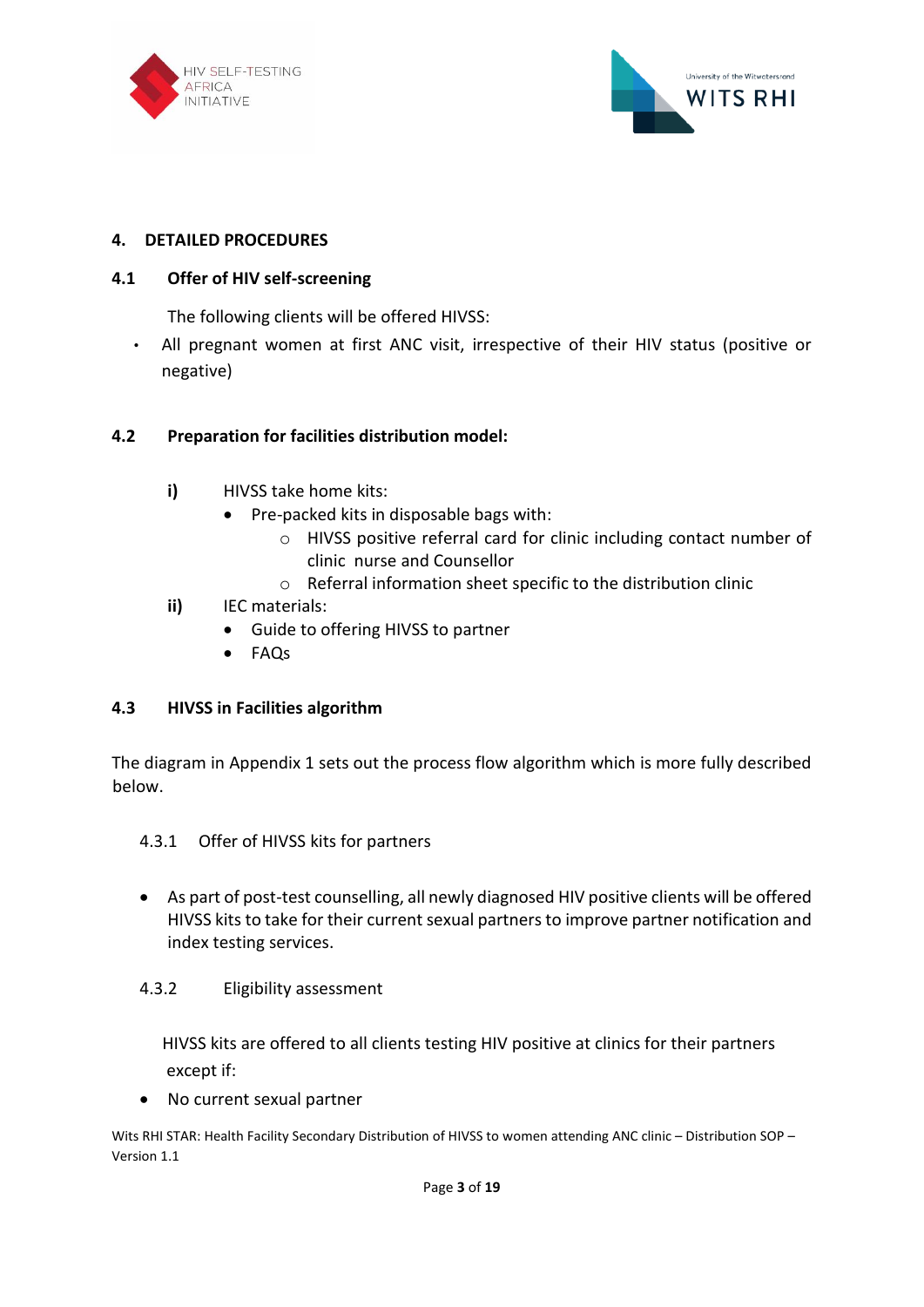



- o "*Do you have a partner whom you would like to offer an HIV self-screening kit*?"
- Partner is a known positive.
- Partner recently tested negative in the past 0-3 months and has not been exposed to HIV.
- If there is a high risk of violence/harm Assess the woman's safety:
	- o "*How do you think your partner would react if you offered them an HIV test at home*?"
	- o "*Do you think that you could be unsafe if your partner tests positive at home*?"

\*\* If the client says that the partner may react violently, the counsellor may recommend discussing HIV testing with their partner another time or through other means.

#### 4.3.3 Completion of DCF

• Where the client accepts the offer and is eligible, the counsellor will complete the Partner only HIVSS distribution DCF (See Appendix 2)

#### 3.3.4 Demonstration

- The counsellor will demonstrate for the client how the HIVSS is done.
- The counsellor will also provide the client with the frequently asked questions (FAQ) leaflet and advise that the client's partner can watch a demonstration video on www.selfscreening.org.za or carefully follow the IFU in the HIVSS kit.
- The counsellor will inform the client that their partner can access confirmatory testing at any of the sites on the referral information sheet
- The counsellor will also inform the client that both the clinic and counsellor's contact details are on the referral card for support on partner self-testing at home.

#### 4.3.5 Issue HIVSS kits

• The counsellor will issue the client with 1-4 HIVSS kits depending on their number of current sexual partners.

### **5. After distribution of HIVSS kits for partners:**

• At the end of each week, a copy of the ANC Register will be given by Field Worker to the STAR Site Coordinator for further processing.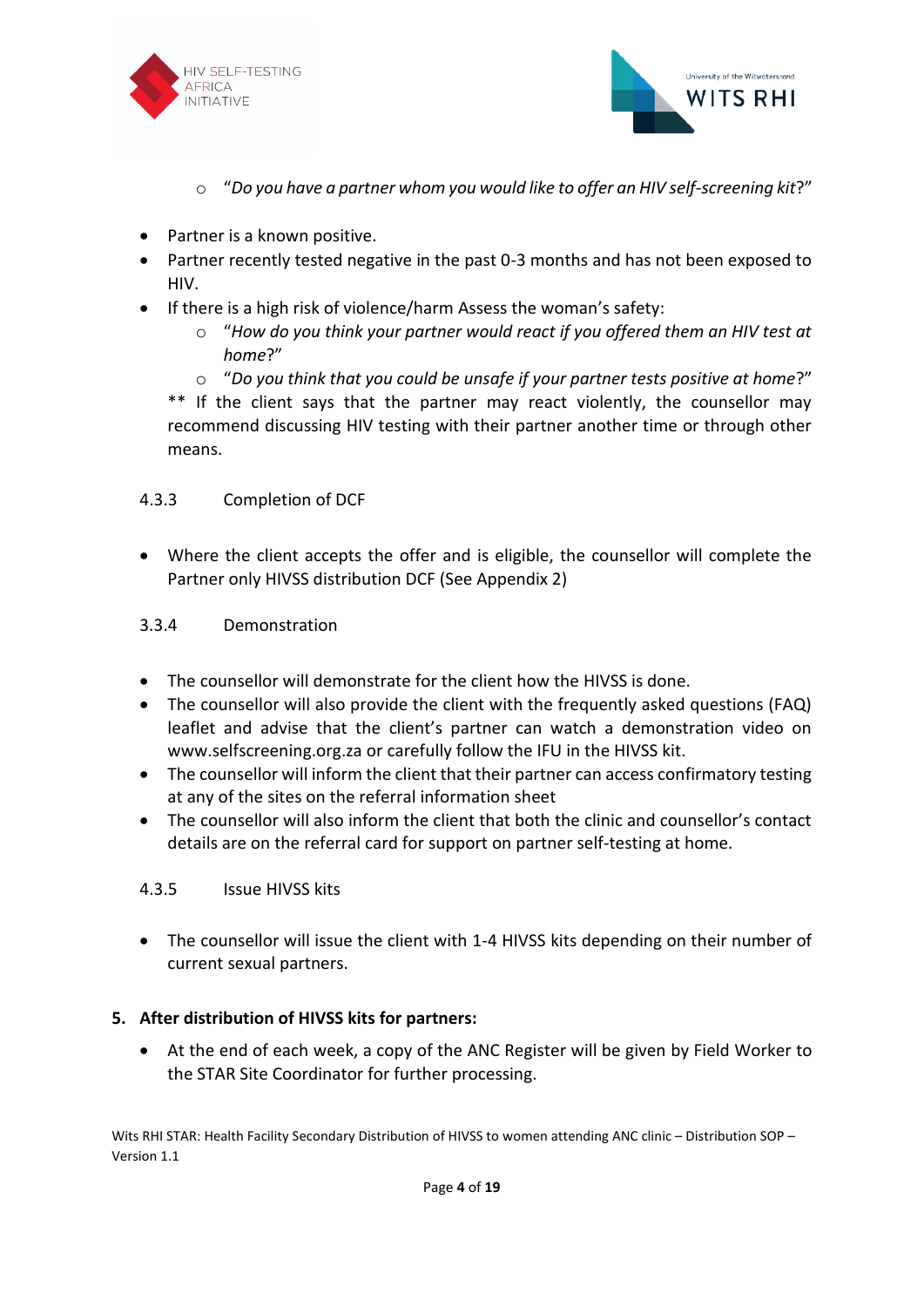



• For further details on handling of ANC Register, see associated SOP 3.1 managing HIVSS stock and data collection system.

## **6. Responsible person/s: counsellor**

After testing the woman with a rapid test and during post-test counselling – regardless of the woman's HIV status:

- 1. Discuss the importance of knowing both her and her partners' HIV status for the health of the baby and herself.
	- Focus on benefits for both mother and father
	- Discuss the possibility that the client and her partner may have a different HIV status (sero-discordance)
- 2. Inform her of the HIV self-screening kit that:
	- Can be taken home to her partner/s
	- May help encourage her partner to get tested and share his status
	- Is a pain free swab of the gums (no pricking) and can be done in private and in the comfort of the partner's home at his own time
- 3. Complete ANC register for all clients attending ANC visits. (Appendix 2
- 4. Offer HIVSS kits for partners and assess eligibility
	- Ask if she is interested in taking the HIVSS kit home to her partner/s.
		- $\boxtimes$  If answer is no → discuss why she is not interested, remind her of the benefits of knowing her partners HIV status, counsel HIV combination prevention methods
		- $\boxtimes$  If answer is yes  $\rightarrow$  continue following these steps
- 5. Assess eligibility for providing HIVSS kits for sexual partner/s and offer HIVSS kits for all current sexual partners. Except if:
	- No current sexual partner
	- Partner is known HIV+
	- Partner is already on ART
	- Woman was present when her partner recently tested HIV negative (0-3 months)
	- There is risk of harm to her
		- Assess the woman's safety by asking:
			- *How do you think your partner would react if you tested positive?"*
			- *"Do you think that you could be unsafe if your partner tests positive at home?*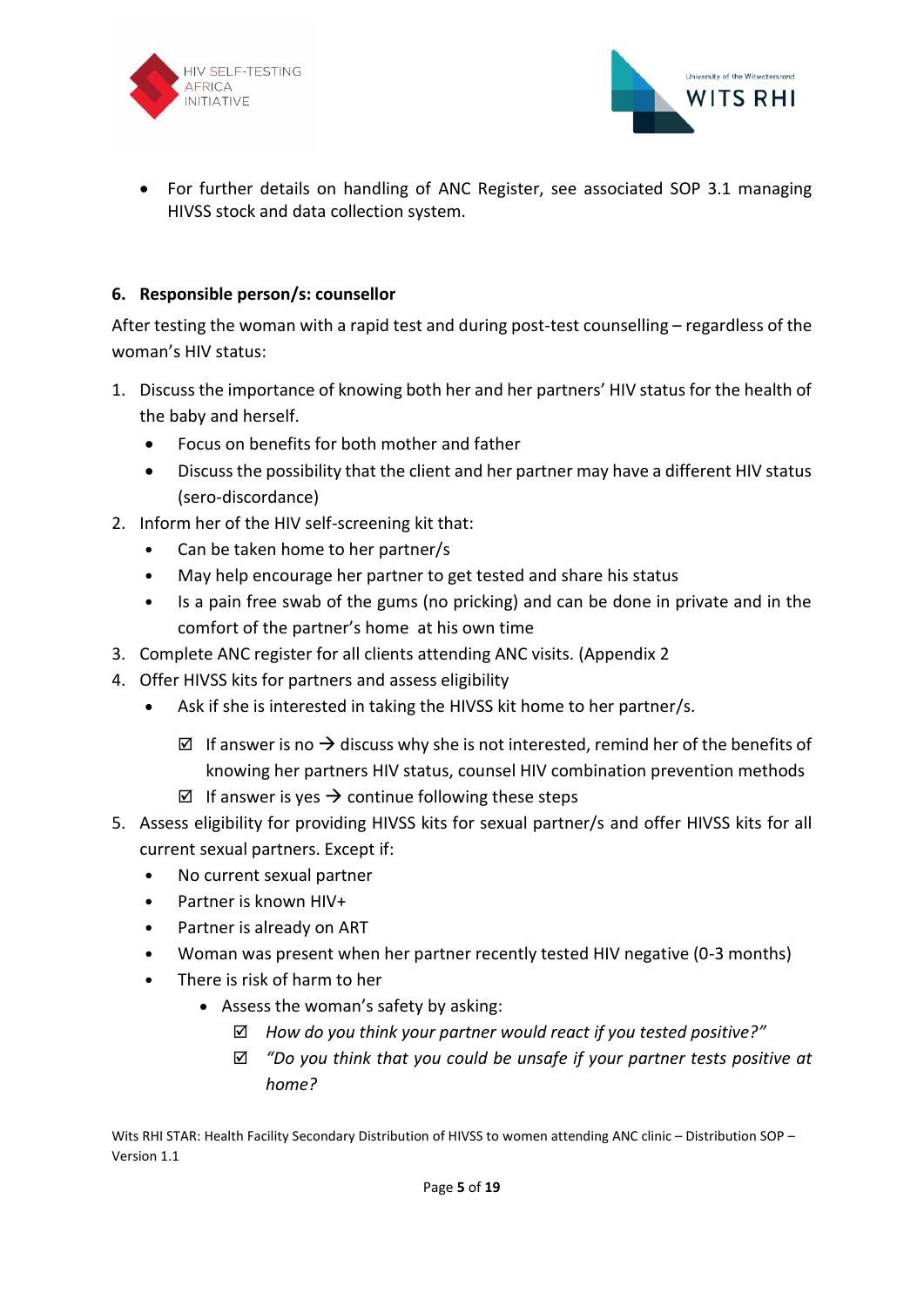



**Note:** You may recommend that ANC client does not bring up the topic of self-screening with her partner until or waits until the risk of violence is low.

# **7. Distribution of HIVSS kits for partner/s use**

The counsellor will;

- 1. Discuss how to offer HIVSS to partner
	- Introduce the GUIDE TO OFFERING HIV SELF-SCREENING TO YOUR PARTNER
	- Walk her through the guide
	- Focus on the Section: TALKING WITH YOUR PARTNER ABOUT HIVSS

## **Key points for her to remember**:

- $\boxtimes$  Make a plan by finding a good time and a safe space
- $\boxtimes$  Anticipate Reactions
- $\boxtimes$  Start the conversation in a positive way
	- *"I went to the clinic for a pregnancy check-up the other day and the counsellor encouraged me to talk to you about HIV testing. They offered me a new kit that I could bring home to you so you can test yourself in private and on your own time."*
	- *"It's important to know our HIV status so we can ensure the health of our baby."*
- 2. Discuss when not to use HIVSS kit
	- Partner may not use the test after having eaten or drinking in the last 15 minutes
	- Partner may not use test kit while intoxicated
	- Partner may not use test kit if the package is damaged or leaking or passed the date of expiration.
	- The kit has been exposed to heat or direct sun.
- 3. Provide a demonstration of the HIV Self-Screening Kit
	- Show her the kit contents and the instructions
	- Provide a demonstration following of how the HIVSS kit will be used
	- Should they wish to watch the video demonstration, point out the link where the video can be obtained, http://www.hivselfscreening.org
- 4. Discuss reading the results

Wits RHI STAR: Health Facility Secondary Distribution of HIVSS to women attending ANC clinic – Distribution SOP – Version 1.1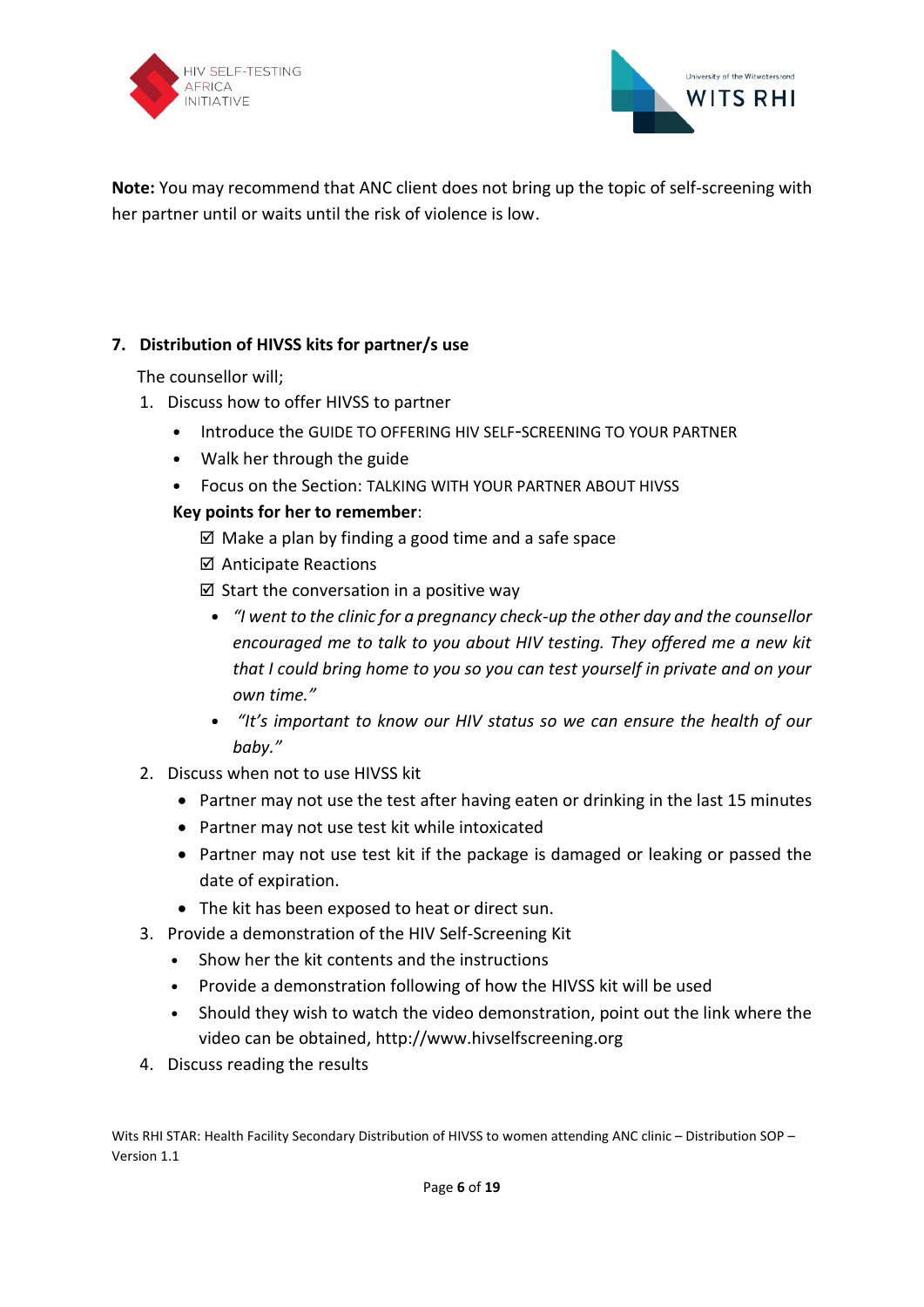



- $\boxtimes$  Read the results after 20 minutes by removing the swab stick from the solution and look at the top area to determine your result"
- $\boxtimes$  Explain the possible result scenarios and interpretation of results
	- *I.* "*If there are two lines one at the C and the other at T (even if the one is very faint) - the screen is considered positive and they need to go for a further confirmatory test with a health care provider"*
	- *II. "If there is only one line at the C – the screen is considered negative. If they have not been exposed to HIV in the last 3 months this result is considered negative. If they have been exposed to HIV in the last 3 months they need to retest".*
	- *III. "If there is no line or only a line at the T, the test is inconclusive and you need to test again with a healthcare provider.*
	- *IV. If there are no lines or smeared lines the test is inconclusive and they need to retest"*

**Note:** Indicate to client that there are detailed instructions inside the screening kit, with pictures of a positive, negative, or invalid result.

- 5. Discuss sero-discordance
	- It is possible for the partners to have different HIV statuses
	- It is important to stress that her and her partner can still enjoy a satisfying sexual relationship and conceive children with minimal risk of transmitting HIV, IF they get the proper care:
		- $\boxtimes$  ART for the HIV-positive partner will lead to viral suppression. If the positive partners' viral load is undetectable the infection risk = zero
		- $\boxtimes$  Combination prevention including condoms for the HIV-negative partner
		- $\boxtimes$  Medical male circumcision
- 6. Issue pre-packed HIVSS kits for partners use and inform them that the package contains referral cards, IEC material and referral information sheets.
- 7. Discuss disposing the test kit
	- $\boxtimes$  Place the used test and all other waste in the bag provided and throw in dustbin at home. It is safe to dispose of normally.
	- $\boxtimes$  Do not read the HIV self-screen the day after completing the self-screen as the result may change and is no longer valid.
- 8. Provide HIVSS exit information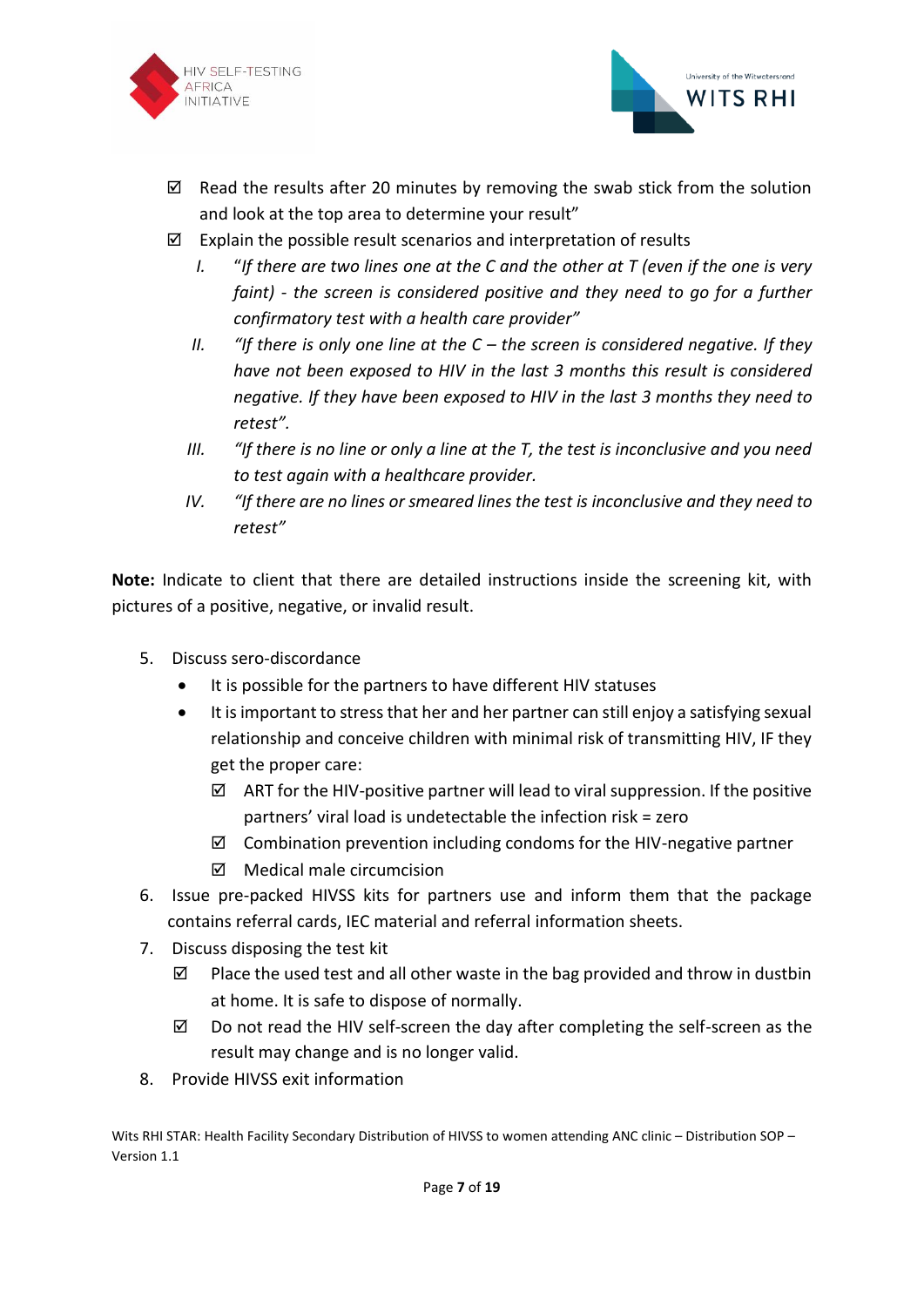



- $\boxtimes$  The client's partner can access confirmatory testing at any of the sites on the referral information sheet.
- $\boxtimes$  The fieldworker's contact details are on the referral card for support on partner self-screening at home.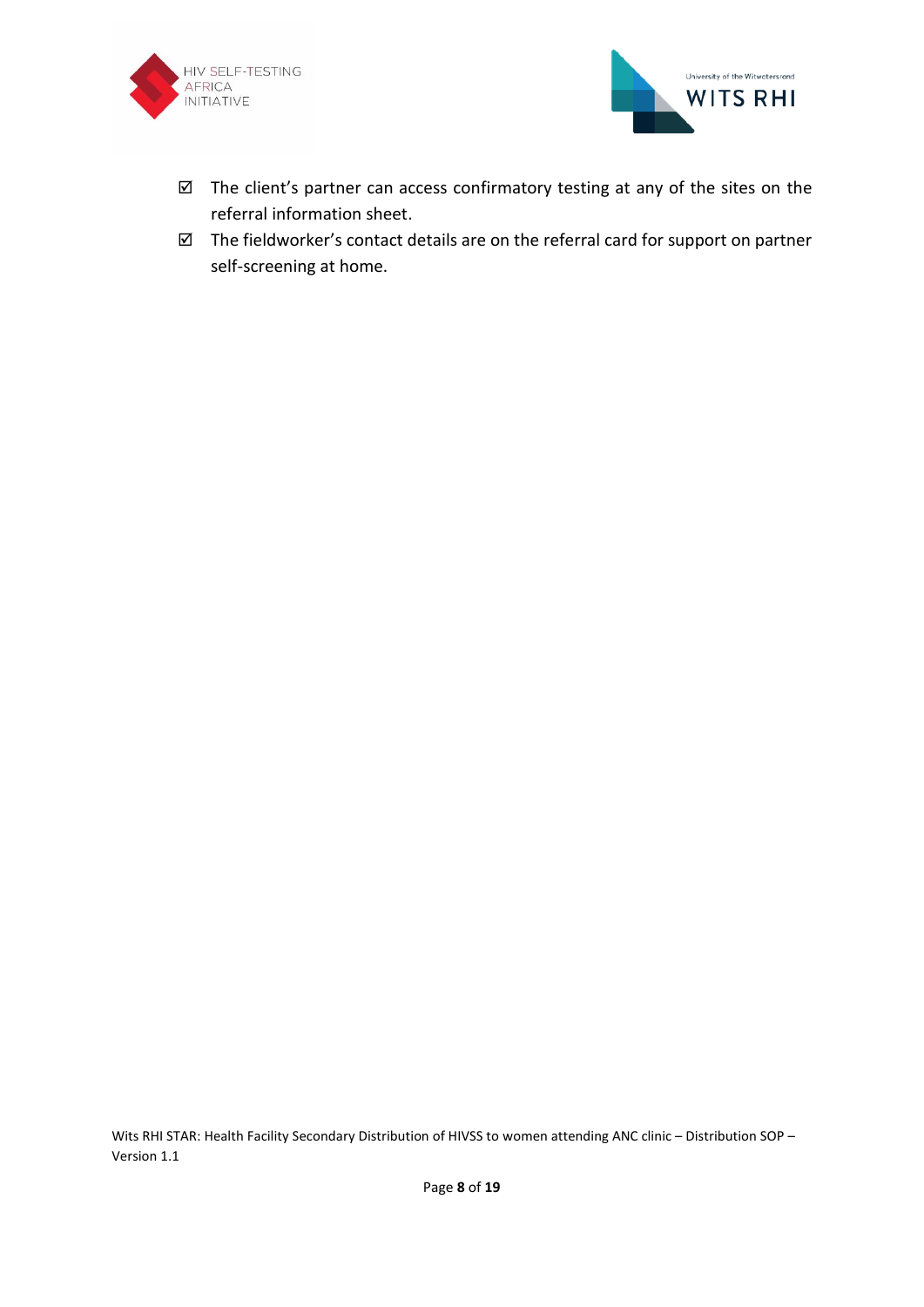



#### **APPENDIX 1– FACILITIES: 1st ANTENATAL CARE VISIT - SECONDARY DISTRIBUTION MODEL**

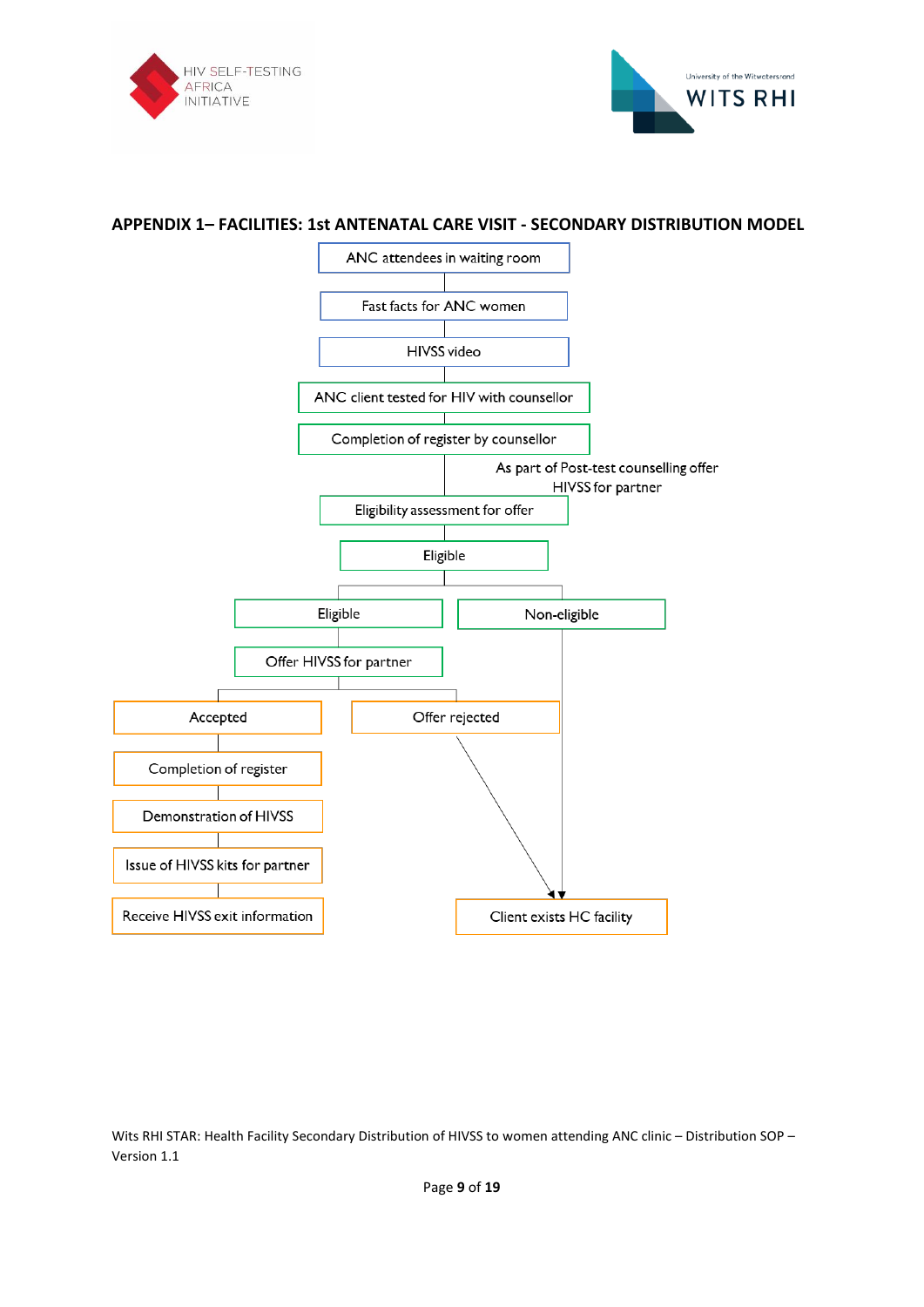



| <b>SOP NO. 3.1</b>                       | TITLE:   | Data Management for Secondary Distribution of HIV<br>Self-Screening Kits for partners of women attending<br>antenatal care visit |
|------------------------------------------|----------|----------------------------------------------------------------------------------------------------------------------------------|
|                                          | PROJECT: | <b>Wits RHI STAR SA</b>                                                                                                          |
| <b>EFFECTIVE</b><br>DATF:<br>August 2018 |          | <b>SUPERSEDES #:</b><br>Version 1.1; SOP NO.3.1                                                                                  |
| <b>APPROVED BY:</b>                      |          | DATE: August 2018                                                                                                                |
|                                          |          |                                                                                                                                  |

| <b>Review Date</b> | <b>Revision Date</b> | <b>Reason for Revision</b> | Signature |
|--------------------|----------------------|----------------------------|-----------|
| <b>March 2018</b>  | August 2018          |                            |           |
|                    |                      |                            |           |

### **1. PURPOSE**

To establish a Standardized Operating Procedure (SOP) for steps associated with **collecting, collating, and storage of source data** from the secondary distribution of HIV Self-Screening (HIVSS) kits for partners of women attending antenatal care visit.

This SOP governs processes around the following:

- Data collection
- Data quality assurance and collation
- Data handling and storage
- Data sharing

### **2. SCOPE**

This SOP applies to the processes and procedures for counsellors, Field Workers and Site Coordinators who have been trained and are competent in the Secondary Distribution of HIV Self-Screening Kits for partners of women attending antenatal care visit.

### **3. DETAILED PROCEDURES**

### **3.1. Data Collection**

### Responsible person: counsellor

1. Start a new row in the ANC register (Appendix 2) for every client seen on the day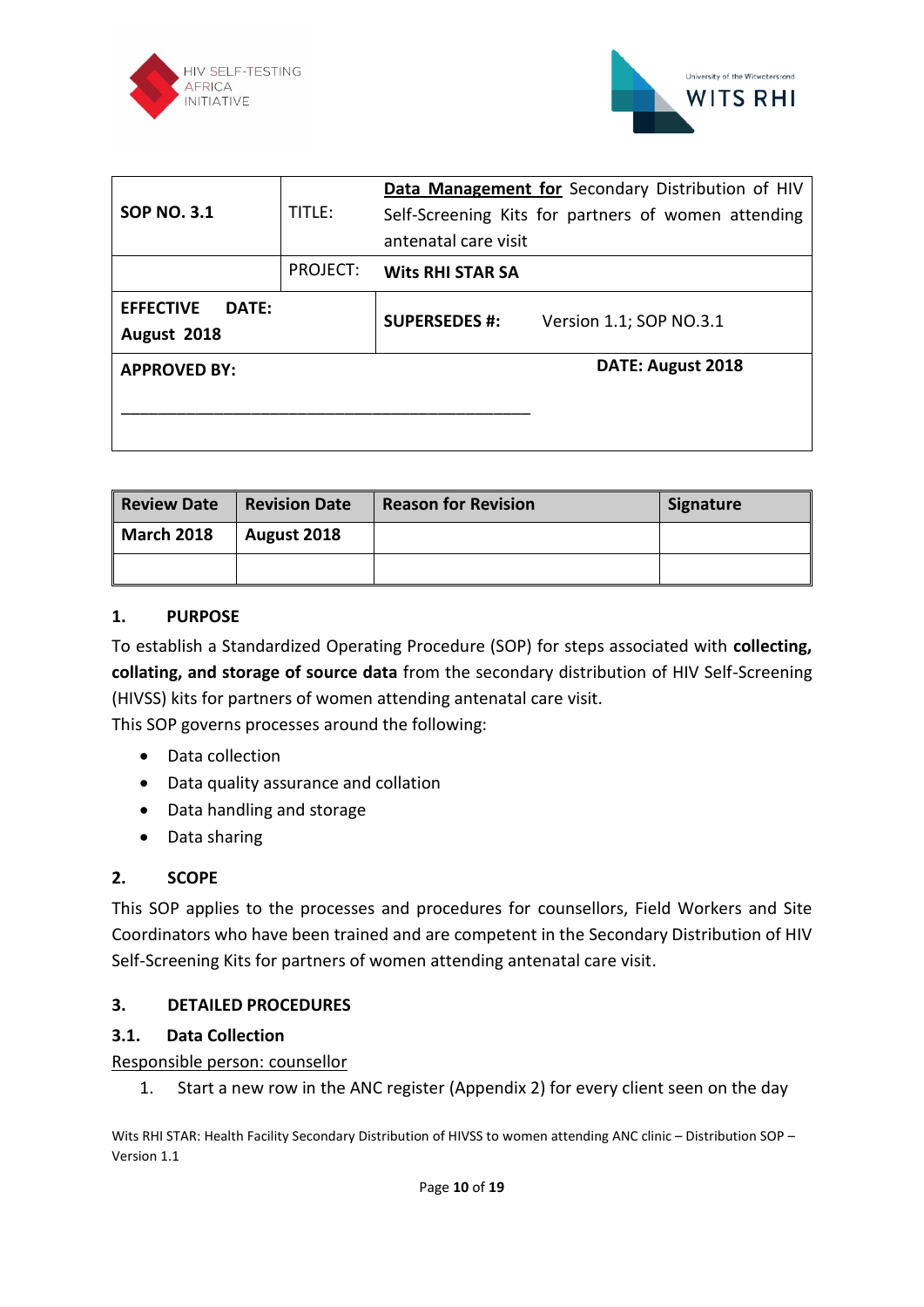



2. Complete the below sections of the register for ALL clients visiting the ANC clinic on the day.

|   | <b>Register section</b>                   | Requirement                                             | <b>Entry Format</b>                       |  |  |  |
|---|-------------------------------------------|---------------------------------------------------------|-------------------------------------------|--|--|--|
| ☑ | No.                                       | ANC client number seen on the<br>day                    | Numeric e.g., 1                           |  |  |  |
| ☑ | HIVSS offer date                          | Date HIVSS kit considered for<br>offer and distribution | [dd / mm / yyyy]; e.g., 19 /<br>10/2018   |  |  |  |
| ☑ | Distributor name                          | Name of staff member offering<br><b>HIVSS kit</b>       | e.g., Busi Mdonsela                       |  |  |  |
| ☑ | Folder<br>Primary<br>Number               | ANC register folder number                              | Alpha-numeric;<br>e.g.,<br>ANC124/18      |  |  |  |
| ☑ | <b>Primary Name</b>                       | <b>Patient Name</b>                                     | e.g., Nomonde                             |  |  |  |
| ☑ | <b>Primary Surname</b>                    | <b>Patient Surname</b>                                  | e.g, Jongwana                             |  |  |  |
| ☑ | <b>Primary DOB</b>                        | Patients 'date of birth                                 | [dd / mm / yyyy]; e.g., 19 /<br>09 / 1980 |  |  |  |
| ☑ | Primary HIV testing<br>date               | Most recent patient testing<br>date                     | [dd / mm / yyyy]; e.g., 19 /<br>10/2018   |  |  |  |
| ☑ | Primary HIV status                        | ANC clients' HIV test result on<br>the day              | [positive] or [negative]                  |  |  |  |
| ☑ | offered<br>for<br><b>HIVSS</b><br>partner | Was HIVSS kit/s offered                                 | [Yes]                                     |  |  |  |

3. Complete the below sections for all ANC clients where HIVSS kit/s have been offered for their sexual partner/s

|   | Register section      | Requirement                   | <b>Entry Format</b>            |  |  |  |
|---|-----------------------|-------------------------------|--------------------------------|--|--|--|
| ☑ | telephone<br>Primary  | ANC clients; telephone number | $10 -$ digit number; e.g.,     |  |  |  |
|   | number                |                               | 0782960949                     |  |  |  |
| ☑ | number of<br>Primary  | Number                        | Numeric; e.g., 1               |  |  |  |
|   | sexual<br>current     |                               |                                |  |  |  |
|   | partners              |                               |                                |  |  |  |
| ☑ | HIVSS offer exclusion | Exclusion criteria code       | $[NP] = No$ partner            |  |  |  |
|   | criteria              |                               | $[$ P-ART $]$ = Partner on ART |  |  |  |
|   |                       |                               | $[KP]$ = Known positive        |  |  |  |
|   |                       |                               | $[RT]$ = Recently tested       |  |  |  |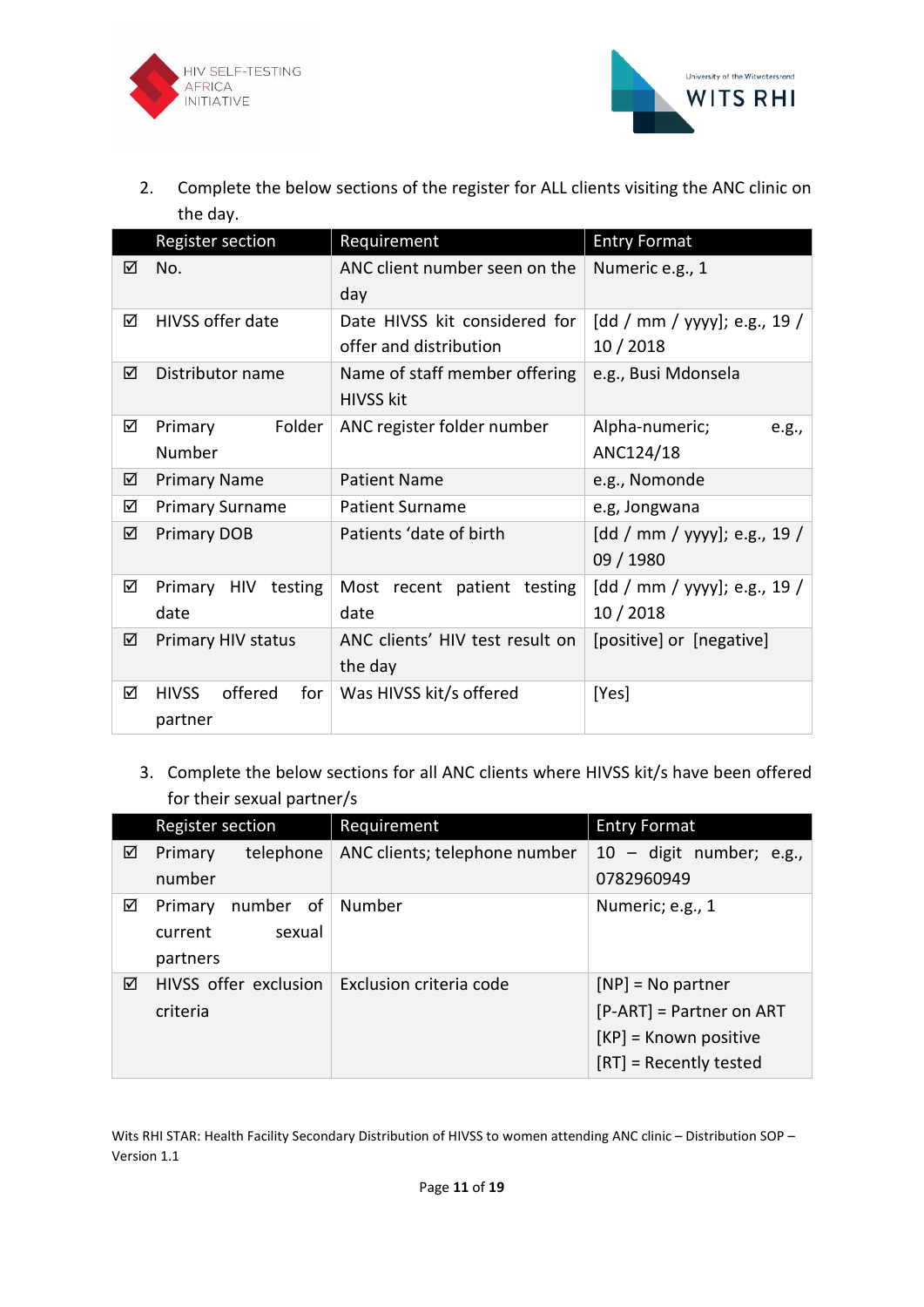



| Register section | Requirement | <b>Entry Format</b>                          |
|------------------|-------------|----------------------------------------------|
|                  |             | $[RF] =$ Refused to take<br><b>HIVSS kit</b> |

4. Complete the below sections for ANC clients who are eligible and take up offer of HIVSS kit/s for their sexual partner/s

|   | Register section             | Requirement                       | <b>Entry Format</b> |  |  |
|---|------------------------------|-----------------------------------|---------------------|--|--|
| ☑ | taken<br>for<br><b>HIVSS</b> | ONLY if answer Yes:               | [Yes] or [No]       |  |  |
|   | partner/s                    | 1. Not excluded in criteria above |                     |  |  |
|   |                              | 2. Accepted offer                 |                     |  |  |
| ☑ | # HIVSS kits given           | Only if taken: Number of HIVSS    | Numeric; e.g., 1    |  |  |
|   |                              | kits given                        |                     |  |  |
| ☑ | Partner Age                  | Number                            | Numeric; e.g., 32   |  |  |
| ⊠ | Partner Gender               | Gender of partner                 | Male                |  |  |

- 5. Assess collected client data for completeness Ensure:
	- All data sections are recorded as needed
- 6. Assess collected client data for accuracy Query if:
	- Primary telephone number ≠ 10 digit number
	- HIVSS offer exclusion criteria has entry and HIVSS taken for partner/s = Yes
	- Partner Age <12 years or >99
	- If there is only one entry in Partner, Age and gender fields where a woman has taken more than one kit

### **3.2. Data Quality Assurance and Collation**

Responsible person: Field worker

- 1. Review for daily collected data for completeness Ensure:
	- All data sections are recorded as needed.
	- All incomplete records are followed up on and resolved through reconciliation process with the counsellor / distributor.
- 2. Review weekly collected data for accuracy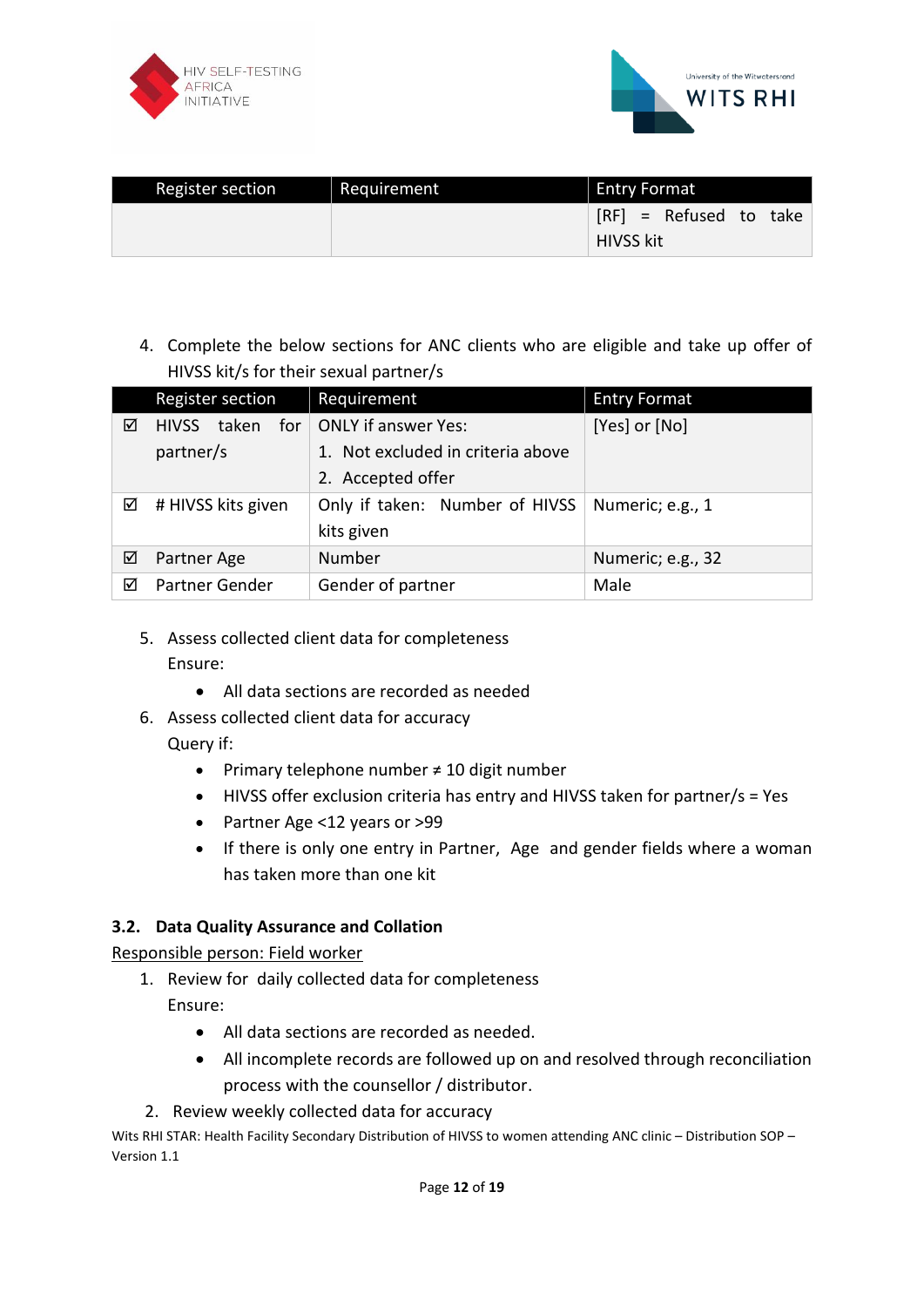



Query if:

- Primary telephone number ≠ 10 digit number
- HIVSS offer exclusion criteria has entry and HIVSS taken for partner/s = Yes
- Partner Age <12 years or >99
- If there is only one entry in the Partner Age field where a woman has taken more than one kit
- 3. Submit daily stats for each clinic to Site coordinator
- 4. Tally the weekly HIVSS kit distributions into a weekly summary sheet (Appendix 3) for each clinic.
- 5. Assess consistency by cross-checking tally of HIVSS kits issued as reported in summary sheet versus # HIVSS kits issued tally from the ANC registers.
- 6. Assess for data integrity by ensuring any alterations on data entry apply data ethics and good clinical practice.
	- No erasing of entered information
	- No hard writing over original entry
	- Sign, date and initialize where data entry is altered.
- 7. Tear off the original hand completed pages in the register for submission to Site Coordinator. (The carbon copies of the completed form will remain in the clinic).
- 8. Hand over the original hand completed pages from the register and corresponding summary sheets to the Site Coordinator weekly on a Monday morning for the previous week's distributions.

# **3.3. Data Capturing and Storage**

Responsible person: Site Coordinator

- 1. Review registers for completeness, accuracy, consistency and integrity
- 2. Resolve queries through reconciliation process involving the field worker and lay counsellor (distributor).
- 3. Store electronic copies of summary sheets on Y-drive
- 4. Submit reviewed ANC registers and summary sheets to data quality officer for capturing weekly on Tuesday morning.
- 5. Submit the ANC registers to data capturers for capturing. Once captured, returned source data (ANC registers and summary sheets) to be kept in file labelled by month and clinic name.
- 6. Verify number of weekly submitted ANC register entries with summary data captured on project database on Friday of each week.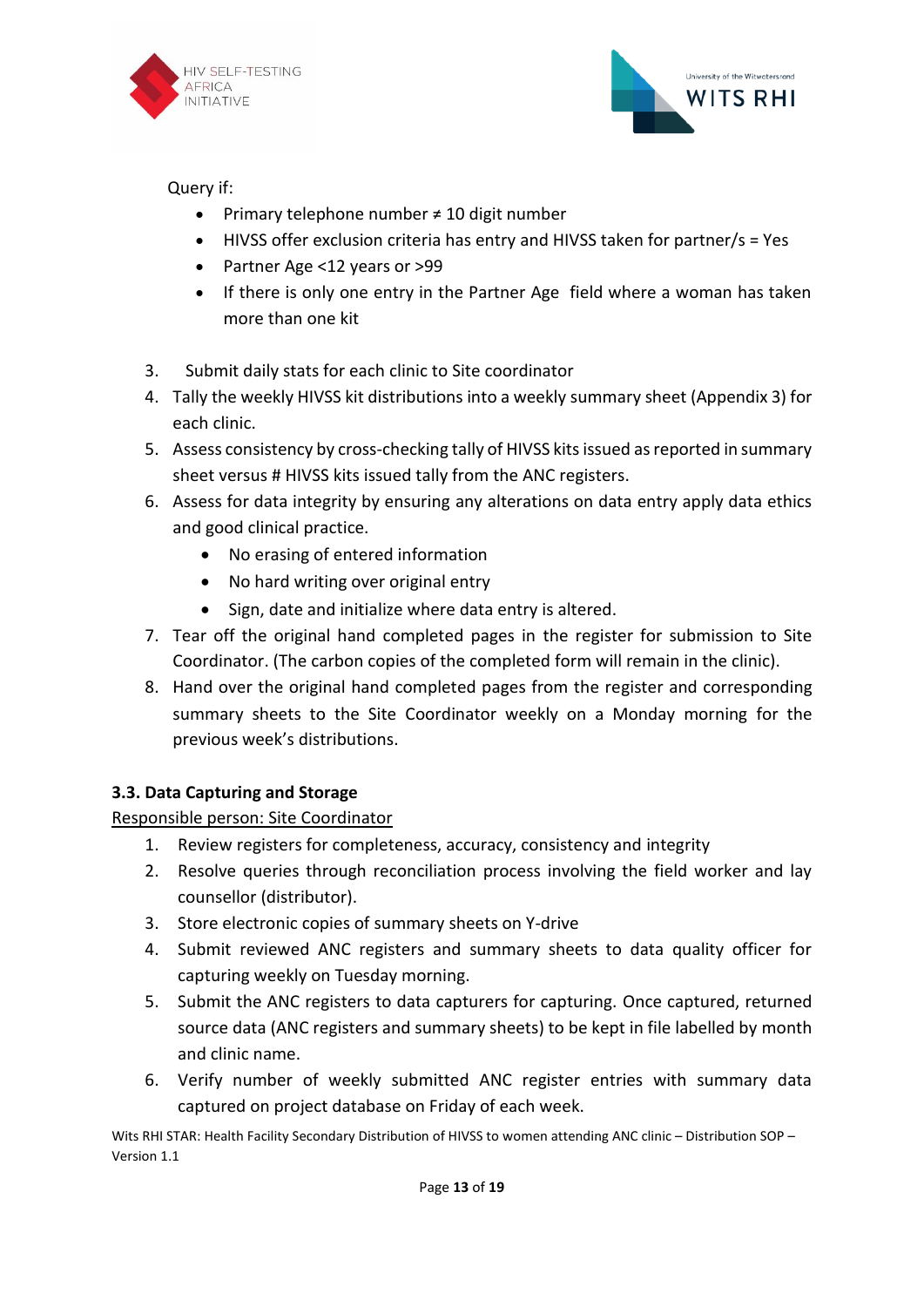



7. Notify data quality officer of any capturing back log.

### **3.4. Data Sharing**

- No data with patient identifiers will be shared with partners.
- Site specific requests for reports of de-identified and collated data ("stats") to be communicated to the site coordinator and disseminated from M&E manager.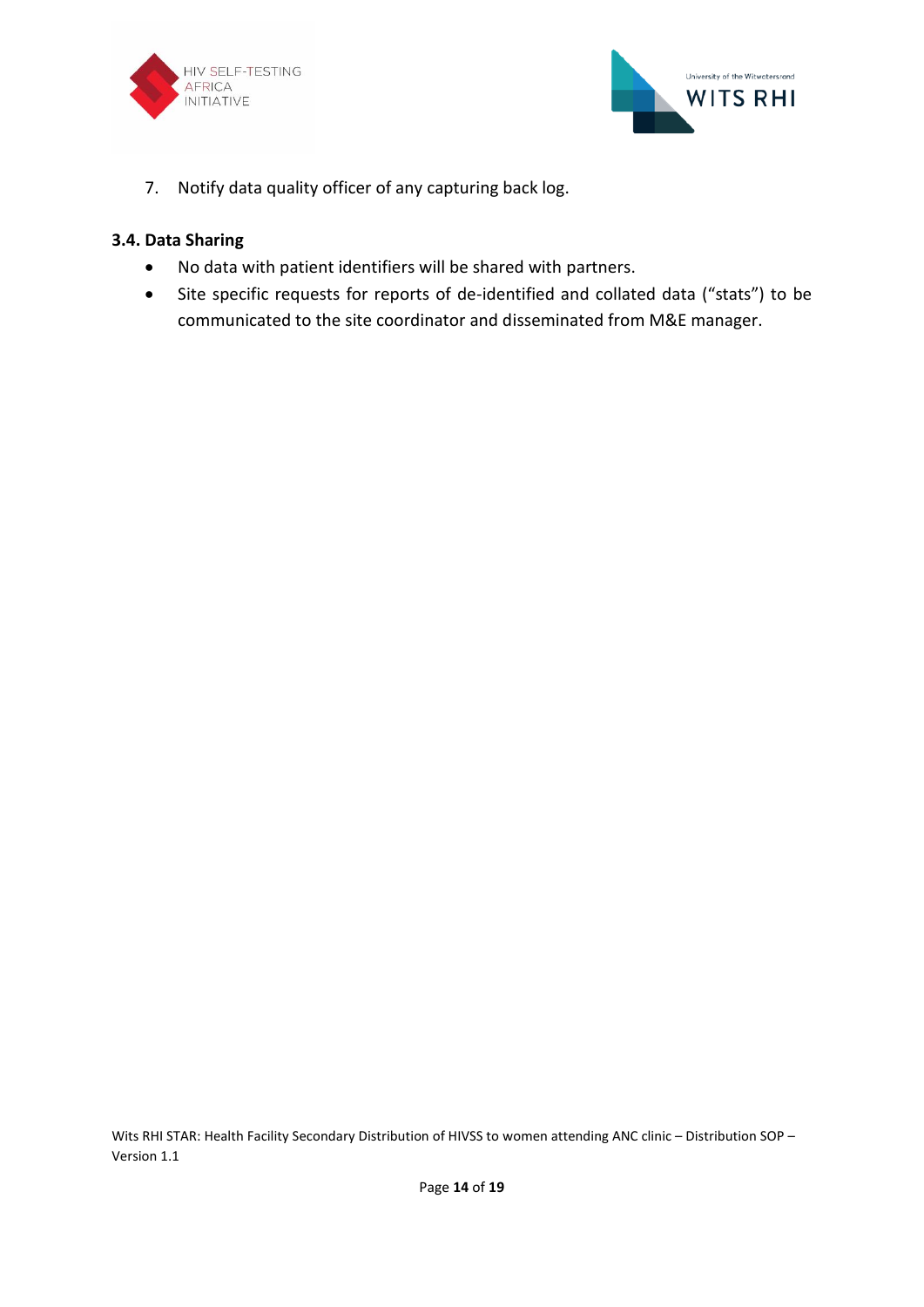



|                                    |  |        | <b>HIVSS Stock Management for:</b>           |  |  |  |
|------------------------------------|--|--------|----------------------------------------------|--|--|--|
|                                    |  | TITLE: | Secondary Distribution of HIV Self-          |  |  |  |
| <b>SOP NO. 3.2</b>                 |  |        | Screening Kits for partners of women         |  |  |  |
|                                    |  |        | attending antenatal care visit               |  |  |  |
|                                    |  |        | PROJECT: Wits RHI STAR SA                    |  |  |  |
| <b>EFFECTIVE DATE: August 2018</b> |  |        | <b>SUPERSEDES #: Version 1.1; SOP NO.3.1</b> |  |  |  |
| <b>APPROVED BY:</b>                |  |        | DATE: August 2018                            |  |  |  |
|                                    |  |        |                                              |  |  |  |
|                                    |  |        |                                              |  |  |  |
|                                    |  |        |                                              |  |  |  |

| <b>Review Date</b> | <b>Revision Date</b> | <b>Reason for Revision</b> | <b>Signature</b> |
|--------------------|----------------------|----------------------------|------------------|
| <b>March 2018</b>  | August 2018          |                            |                  |
|                    |                      |                            |                  |

#### **1. PURPOSE**

To establish a Standardized Operating Procedure (SOP) for steps associated with **managing HIV self-screening (HIVSS) kit stock** for the Secondary Distribution of HIVSS kits for partners of women attending their 1<sup>st</sup> ANC visit at the clinic.

It will govern the process around the following:

- Forecast ordering of HIVSS kits from STAR
- Handling of delivered HIVSS kits
- Storage of HIVSS kits
- Supply and distribution of HIVSS kits to clinics

### **2. SCOPE**

This SOP applies to the processes and procedures for counsellors, Field Workers and Site Coordinators who have been trained and are competent in the Secondary Distribution of HIV Self-Screening Kits for partners of women attending antenatal care visit.

### **3. DETAILED PROCEDURES**

#### **3.1. Forecasting**

#### Responsible persons: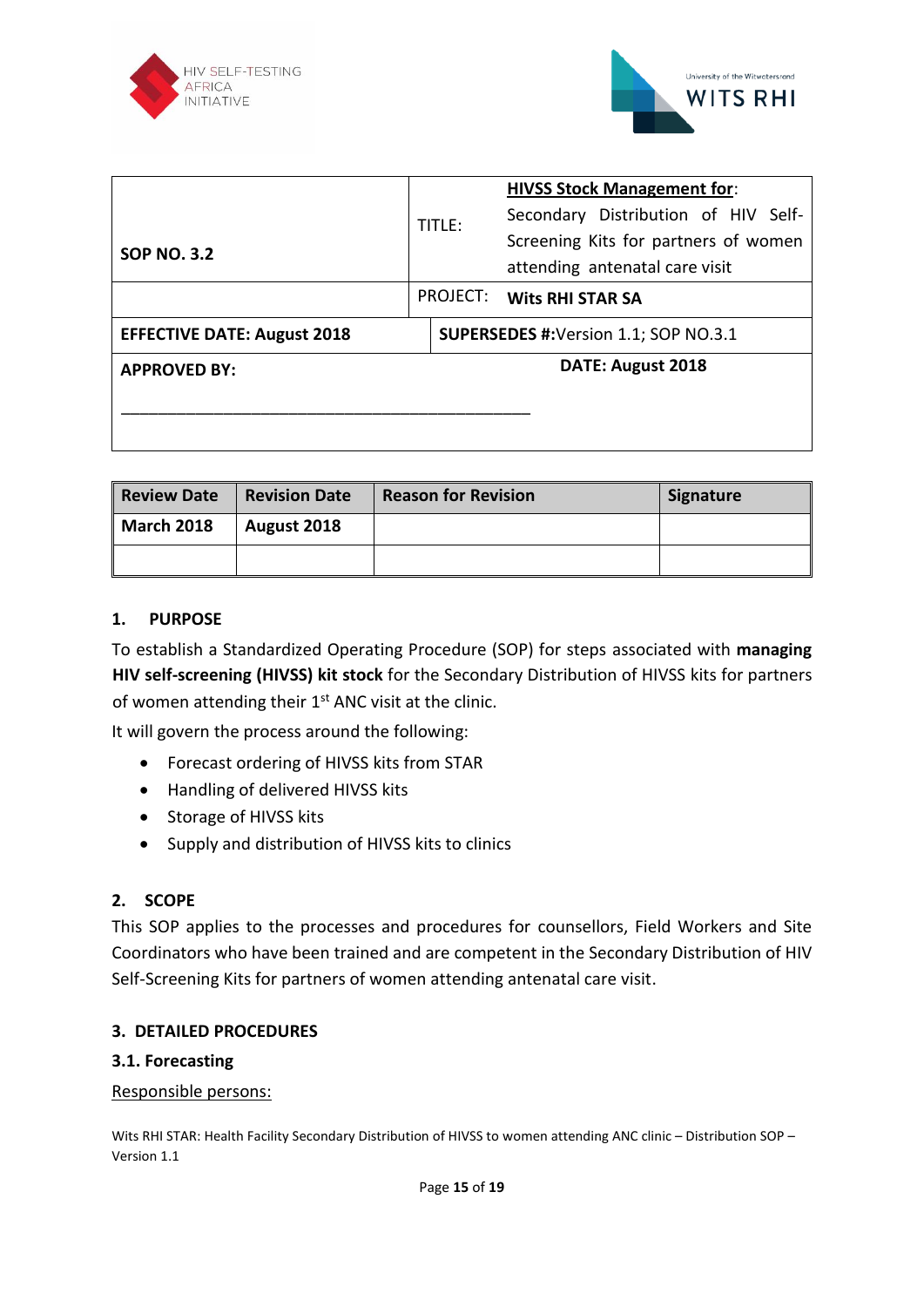



- 1. The Field Worker will provide the Site Coordinator with monthly forecast of number of  $1<sup>st</sup>$ antenatal care clients per facility 5 weeks ahead of the implementation month. For example, to forecast 1<sup>st</sup> antenatal care clients for April 2018. The field worker will report an April forecast on the  $20<sup>th</sup>$  of February 2018. The April 2018 forecast will be based on  $1<sup>st</sup>$ antenatal care clients who visited the particular clinic in the same month the previous year (i.e., April 2017) and the previous month's data (March 2018).
- 2. The Site Coordinator will provide monthly forecast to Logistics Officer a month (4 weeks) in advance (i.e., send April forecasts by  $1<sup>st</sup>$  of March) to ensure there is enough stock at hand for the following month.

# **3.2. Delivery (inbound)**

## Responsible person: field logistics officer

- 1. Liaise with supplier's logistics officer on delivery quantities and time
- 2. Identify and communicate with a second internal contact person to receive and oversee delivery (communicate the same to supplier)
- 3. Arrange labour, equipment and cash payments for casual labour as required three days before delivery
- 4. On arrival of delivery truck/s receive, sign and file delivery note provide copy to operations coordinator
- 5. Document quantities, batch numbers and expiry date of HIVSS kit boxes
- 6. Ensure kits are safely moved from truck/s into central stock room

### **3.3. Storage in central storeroom**

### Person responsible: Logistics officer

- 1. Access control storeroom (lock and key) to ensure documentation of any kits moved in and out of central store room
- 2. Daily monitor and record store room temperature ensuring temperatures are maintained below 35°C
- 3. Ensure kits are placed on pellets, 16 boxes per pallet, where standard pellet is 10cm above the ground
- 4. Pack kits in a way that ensures first-in-first-out i.e., the kits that will be distributed first are stored closer to the exits of the room,

### **3.4. Delivery (outbound – to clinics)**

#### Responsible persons: Logistics officer, Field worker and Site coordinator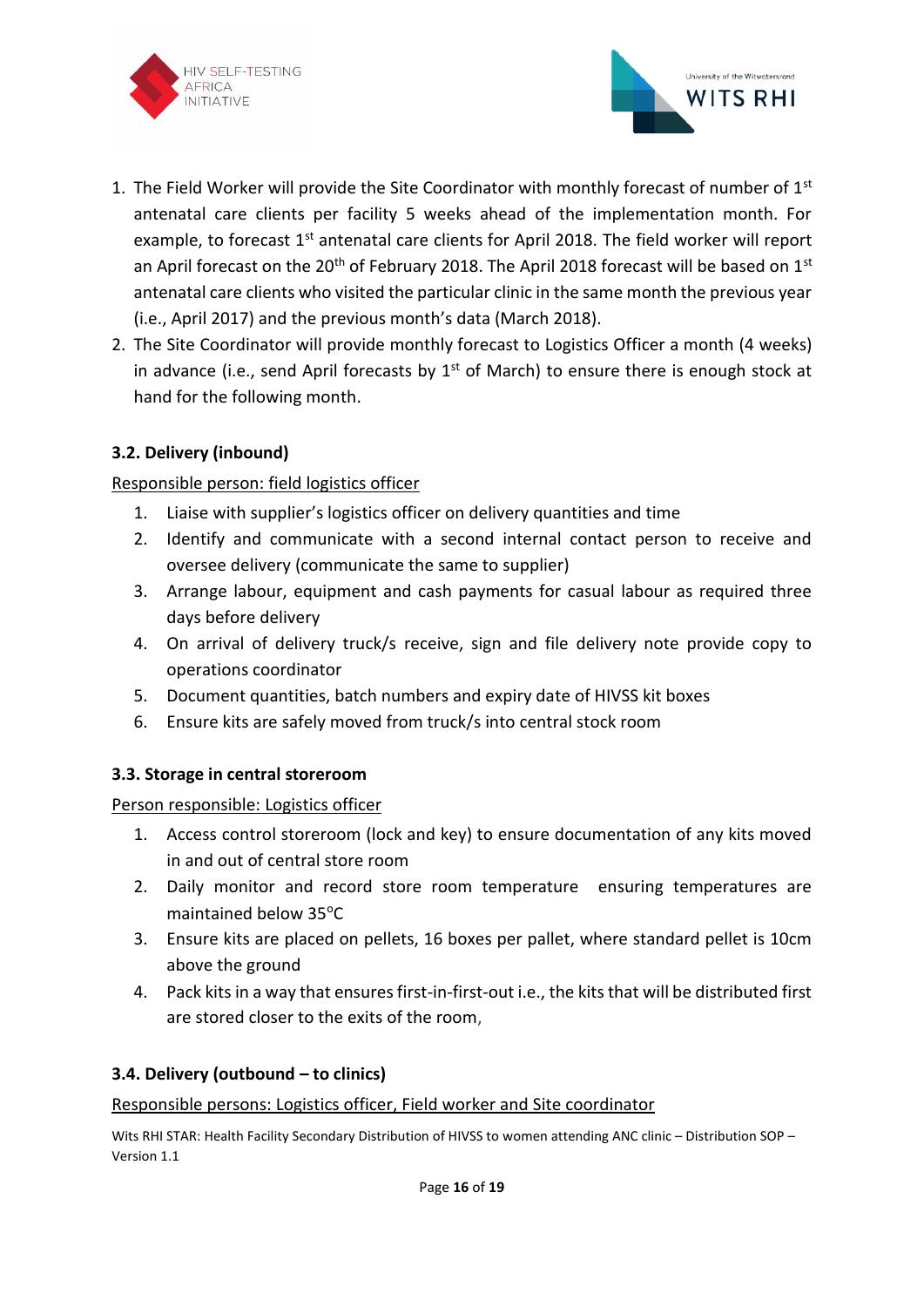



- 1. The Site coordinator will provide monthly forecast of HIVSS kits required per clinic.
- 2. The forecasted number of HIVSS kits + 20% will be pre-packed with IEC material, referral card and site specific referral information sheet by field logistics officer and field workers.
- 3. The Field worker will monitor and supply stock to the Counsellors at facilities on a supply and demand basis.
- 4. Outbound stock card is completed for date, quantities issued, destination, batch number, expiry date and signed by Logistics officer and Site coordinator using stock card (Appendix 4)
- 5. In the case where a facility has a holding a weeks' supply of HIVSS kits, the Field worker will request more kits from the Logistic Officer to be delivered at the facility.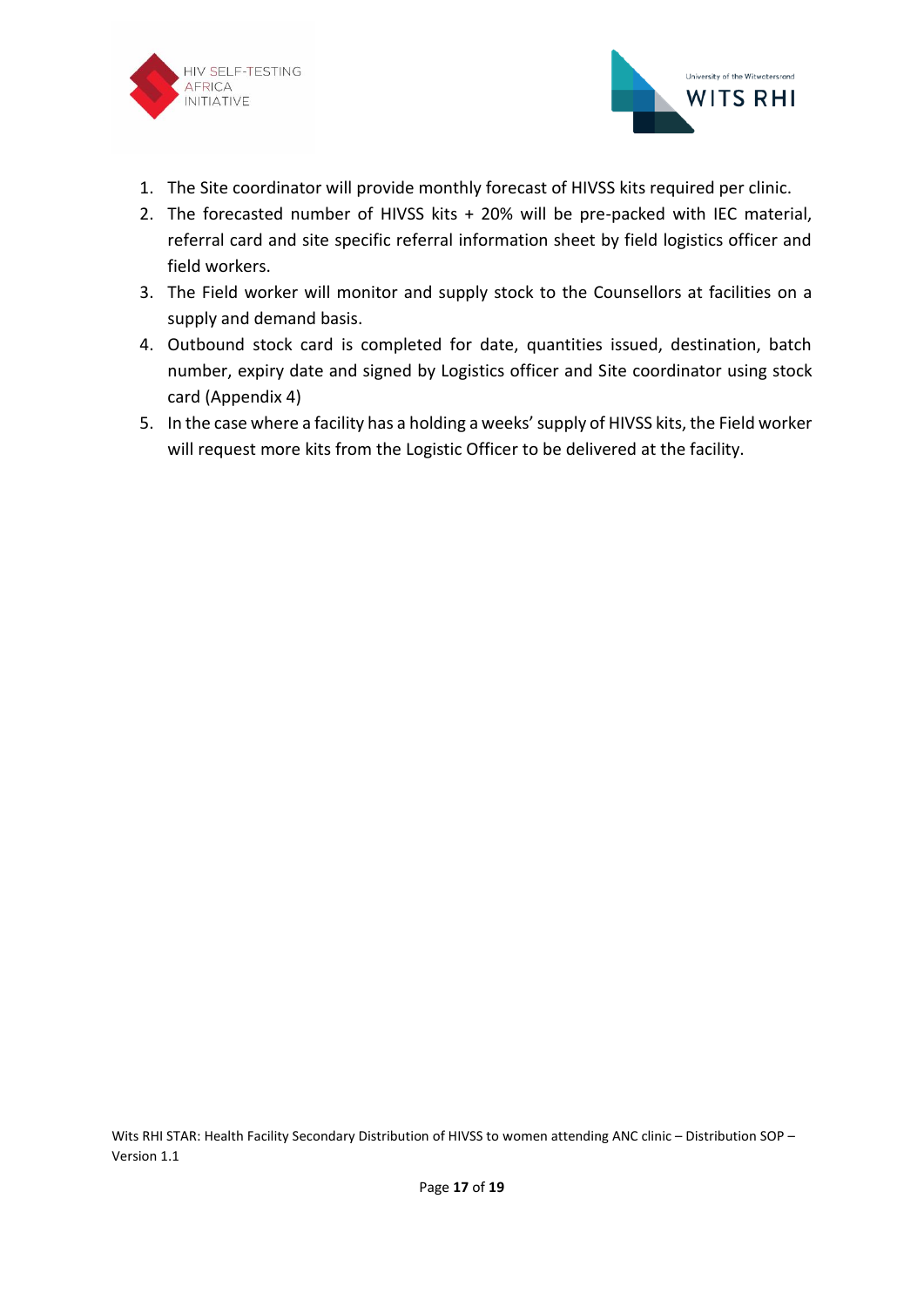Wits RHI STAR: Health Facility Secondary Distribution of HIVSS to women attending ANC clinic – Distribution SOP – Version 1.1



| <b>HIVSS offer</b><br>date | <b>Distributor</b><br>name | Primary<br>Folder<br><b>Number</b> | Primary<br>Name | <b>Primary Surname</b> | <b>Primary DOB</b> | <b>Primary HIV</b><br>testing date | <b>Primary HIV</b><br>status | Primary<br>telephone<br>number | Primary<br><b>Number</b><br>of current<br>sexual<br>partners | <b>HIVSS</b><br>offer<br>exclusion<br>criteria | <b>HIVSS</b><br>offered<br>for<br>partner | <b>HIVSS</b><br>taken for<br>partner/s | $\pmb{\sharp}$<br><b>HIVSS</b><br>kits<br>given |           | Partner<br>Age | Partner<br>Gender |
|----------------------------|----------------------------|------------------------------------|-----------------|------------------------|--------------------|------------------------------------|------------------------------|--------------------------------|--------------------------------------------------------------|------------------------------------------------|-------------------------------------------|----------------------------------------|-------------------------------------------------|-----------|----------------|-------------------|
| 13/1/2018                  | Busi Mdonsela              | ANC124/18                          | Nomonde         | Jongwana               | 31/11/1991         | 13/1/2018                          | Negative                     | 076-4442323                    | $\overline{2}$                                               |                                                | Yes                                       | Yes                                    | $2^{\circ}$                                     | Partner 1 | 30             | $\mathbb M$       |
|                            |                            |                                    |                 |                        |                    |                                    |                              |                                |                                                              |                                                |                                           |                                        |                                                 | Partner 2 | 45             | $\mathbb M$       |
| 13/1/2018                  | Busi Mdonsela              | ANC125/18                          | Qina            | Ndiyephi               | 4/5/1998           | 13/1/2018                          | Positive                     | 079-1081888                    | $\perp$                                                      |                                                | Yes                                       | Yes                                    | 1                                               | Partner 1 | 26             | $\mathbb M$       |
|                            |                            |                                    |                 |                        |                    |                                    |                              |                                |                                                              |                                                |                                           |                                        |                                                 |           |                |                   |
|                            |                            |                                    |                 |                        |                    |                                    |                              |                                |                                                              |                                                |                                           |                                        |                                                 |           |                |                   |
|                            |                            |                                    |                 |                        |                    |                                    |                              |                                |                                                              |                                                |                                           |                                        |                                                 |           |                |                   |
|                            |                            |                                    |                 |                        |                    |                                    |                              |                                |                                                              |                                                |                                           |                                        |                                                 |           |                |                   |
|                            |                            |                                    |                 |                        |                    |                                    |                              |                                |                                                              |                                                |                                           |                                        |                                                 |           |                |                   |
|                            |                            |                                    |                 |                        |                    |                                    |                              |                                |                                                              |                                                |                                           |                                        |                                                 |           |                |                   |
|                            |                            |                                    |                 |                        |                    |                                    |                              |                                |                                                              |                                                |                                           |                                        |                                                 |           |                |                   |
|                            |                            |                                    |                 |                        |                    |                                    |                              |                                |                                                              |                                                |                                           |                                        |                                                 |           |                |                   |
|                            |                            |                                    |                 |                        |                    |                                    |                              |                                |                                                              |                                                |                                           |                                        |                                                 |           |                |                   |
|                            |                            |                                    |                 |                        |                    |                                    |                              |                                |                                                              |                                                |                                           |                                        |                                                 |           |                |                   |
|                            |                            |                                    |                 |                        |                    |                                    |                              |                                |                                                              |                                                |                                           |                                        |                                                 |           |                |                   |
|                            |                            |                                    |                 |                        |                    |                                    |                              |                                |                                                              |                                                |                                           |                                        |                                                 |           |                |                   |
|                            |                            |                                    |                 |                        |                    |                                    |                              |                                |                                                              |                                                |                                           |                                        |                                                 |           |                |                   |
|                            |                            |                                    |                 |                        |                    |                                    |                              |                                |                                                              |                                                |                                           |                                        |                                                 |           |                |                   |
|                            |                            |                                    |                 |                        |                    |                                    |                              |                                |                                                              |                                                |                                           |                                        |                                                 |           |                |                   |
|                            |                            |                                    |                 |                        |                    |                                    |                              |                                |                                                              |                                                |                                           |                                        |                                                 |           |                |                   |
|                            |                            |                                    |                 |                        |                    |                                    |                              |                                |                                                              |                                                |                                           |                                        |                                                 |           |                |                   |
|                            |                            |                                    |                 |                        |                    |                                    |                              |                                |                                                              |                                                |                                           |                                        |                                                 |           |                |                   |
|                            |                            |                                    |                 |                        |                    |                                    |                              |                                |                                                              |                                                |                                           |                                        |                                                 |           |                |                   |
|                            |                            |                                    |                 |                        |                    |                                    |                              |                                |                                                              |                                                |                                           |                                        |                                                 |           |                |                   |
|                            |                            |                                    |                 |                        |                    |                                    |                              |                                |                                                              |                                                |                                           |                                        |                                                 |           |                |                   |
|                            |                            |                                    |                 |                        |                    |                                    |                              |                                |                                                              |                                                |                                           |                                        |                                                 |           |                |                   |
|                            |                            |                                    |                 |                        |                    |                                    |                              |                                |                                                              |                                                |                                           |                                        |                                                 |           |                |                   |
|                            |                            |                                    |                 |                        |                    |                                    |                              |                                |                                                              |                                                |                                           |                                        |                                                 |           |                |                   |



#### **APPENDIX 2: ANTENATAL CARE DISTRIBUTION REGISTER**